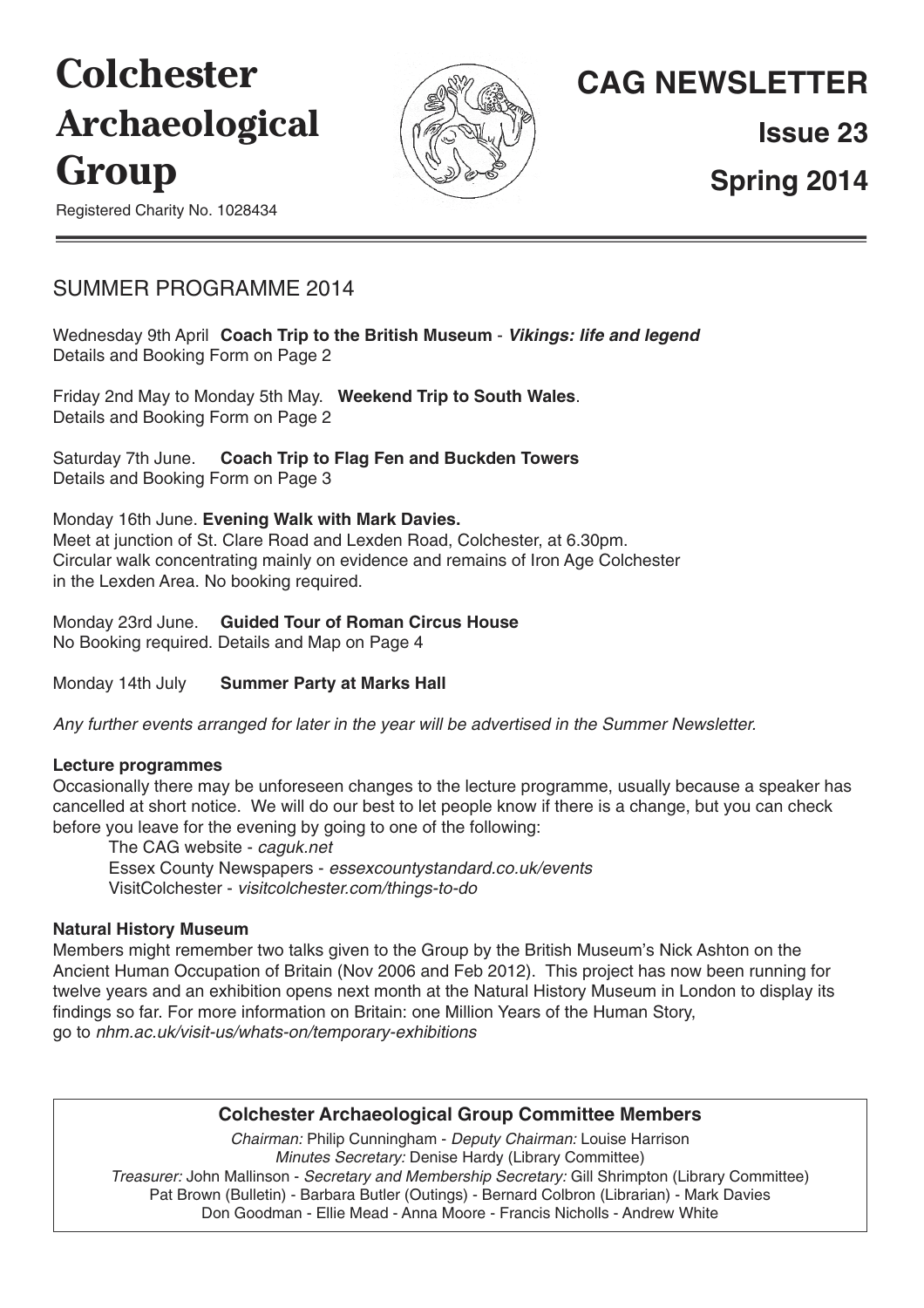#### Wednesday 9th April - **Coach trip to the British Museum**

#### **Vikings: life and legend**

We have arranged a visit to this major exhibition, the first to be held on this subject at the British Museum for over 30 years. It is also the first exhibition to be held in the new Exhibitions Gallery. The centrepiece will be the surviving timbers of a 37-metre-long Viking warship, the longest ever found and never seen before in the UK. Amongst other treasures will be the Vale of York hoard, discovered in 2007, which is being shown in its' entirety for the first time. *Stop Press:* As a bonus, the Crosby Garrett Roman Helmet will be on display in Room 37 at the time of our visit.

Cost for the coach and timed entry ticket is £27. A limited number of coach-only bookings at £14 are available. Tickets will be offered exclusively to CAG members on a first-come first-served basis until 28th February, after which they will be offered to other groups. The coach will leave from outside McDonalds, Tollgate Retail Park, at 9.30 am

(parking on the McDonalds side of the Retail Park is time-limited – not so on the opposite side).

The coach will leave the British Museum at 4.00 pm and arrive back at Colchester around 6.15 pm.

| Booking Form for the Vikings Exhibition at the British Museum, Wednesday 9th April |                             |  |
|------------------------------------------------------------------------------------|-----------------------------|--|
| Please reserve ______ places $@E27$ and/or _____ places $@E14$ (coach only)        |                             |  |
| I enclose a cheque for £ ______________ payable to Colchester Archaeological Group |                             |  |
|                                                                                    |                             |  |
|                                                                                    |                             |  |
|                                                                                    | Phone _____________________ |  |

Return to John Moore, Cob Cottage, The Street, Salcott, Essex, CM9 8HL or by hand. Bookings will be confirmed by email or phone.

For further information email *johnsalcott@btinternet.com* or call 01621 860217.

#### **South Wales trip** - Friday 2nd to Monday 5th May 2014

A Kings coach will leave Colchester on May 2nd for South Wales taking in a visit to the recently re-opened Stone Henge visitor centre and site on the way. We will be staying at the three-star Best Western Maldron Hotel, Cardiff. The itinerary will include the Roman sites of Caerleon and Caerwent. Cardiff castle and the National Museum of Wales are located in Cardiff. There are many other archaeological sites in the area and some spectacular coastal scenery. John Moore will be organising a walk during the weekend.

If you would like to join the trip, please secure your place by completing the form below. Single rooms are limited, so please share where possible. The cost will be £280  $(+£15$  for single room supplement) The cost includes dinner, bed and breakfast and coach from Colchester to Cardiff and back. Rooms are being held for a limited period. To enable us to accept this package, please book your places and send your deposits by the end of January. The full amount will be due by 31st March.

Please book me/us in for the South Wales trip. I/we require a single/twin/double room.

| Name (please print) _ |       |
|-----------------------|-------|
| <b>Address</b>        |       |
| Email                 | Phone |

Enclosed is a cheque for £30 deposit per person made out to Colchester Archaeological Group.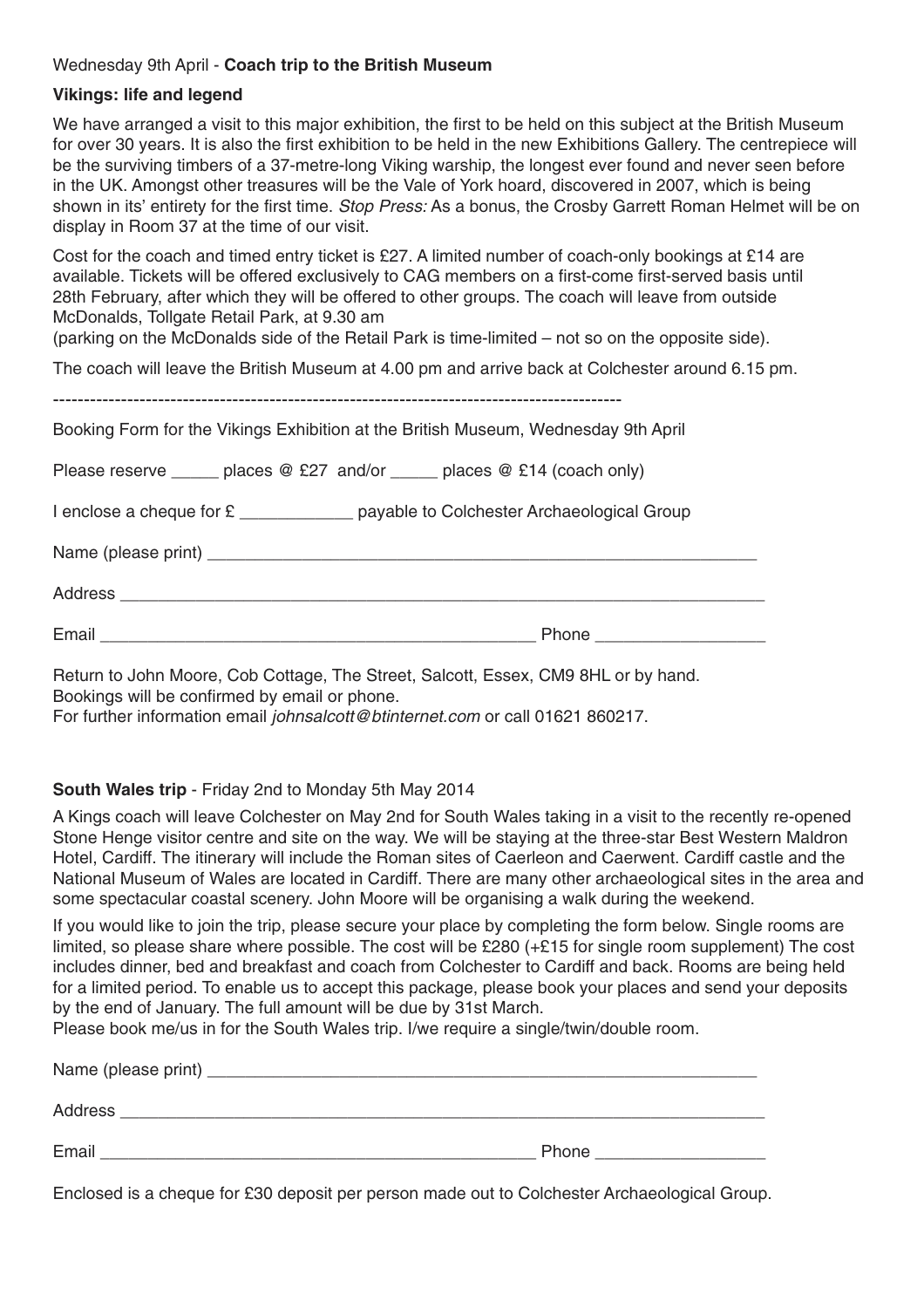#### Saturday 7th June - **Coach trip to Flag Fen & Buckden Towers**

Flag Fen is the finest Bronze Age Archaeological Site in Northern Europe. We did visit in 2007, but during 2014 there is a rare opportunity to witness conservation in action. The eight remarkable Bronze Age boats excavated in 2011 at Must Farm, Whittlesey are currently housed at Flag Fen, and our 90-minute guided tour of the site will include viewing the boats undergoing preservation treatment. For further details of the Must Farm boats see issue 263 of 'Current Archaeology'. An overview of the Must Farm excavations will be found in the relevant lecture notes in CAG Bulletin 53.

After lunch (on-site café or take your own picnic) we will head back down the A1 to the village of Buckden to visit:

Buckden Towers, a complex of buildings ranging from the C15 to the C20 on the site of the former palace of the Bishops of Lincoln and home to Katharine of Aragon in 1533/4. Most of the palace was demolished in 1838 but the Great Tower and much of the Inner and Outer Gatehouses and the perimeter wall are the original late Medieval. The site is now a residential Study Centre run by Claretian Missionaries. After our guided tour we will be provided with light refreshments (tea/coffee and biscuits).

Cost for the day is £30. Tickets will be offered exclusively to CAG members on a first-come first-served basis until 11th April, after which they will be offered to other groups. The coach will leave from outside Mc-Donalds, Tollgate Retail Park, at 9 am (parking on the McDonalds side of the Retail Park is time-limited – not so on the opposite side). The coach will leave Buckden at 4.30 pm and should arrive back at Colchester around 6.15 pm.

Booking Form for the trip to **Flag Fen & Buckden Towers**, Saturday 7th June

| Name (please print) __ |       |
|------------------------|-------|
| Address                |       |
| Email                  | Phone |

Return to John Moore, Cob Cottage, The Street, Salcott, Essex, CM9 8HL or by hand. Bookings will be confirmed by email or phone.

For further information email *johnsalcott@btinternet.com* or call 01621 860217.